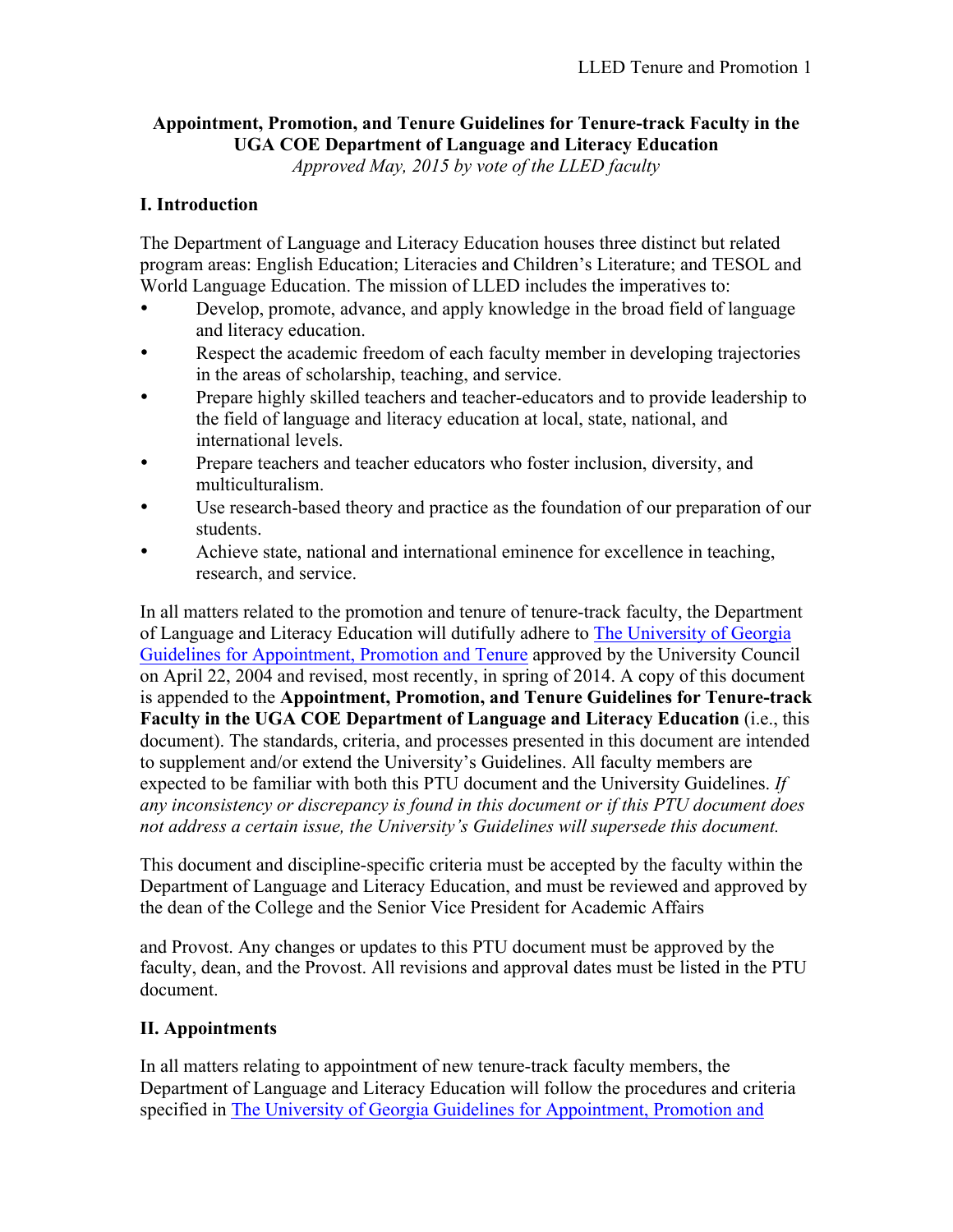Tenure (see Section V, Procedures for Appointments, p. 23) and will follow the timetables, deadlines, and other procedural routines specified by the College of Education.

Upon appointment, new faculty members will receive The University of Georgia Guidelines for Appointment, Promotion and Tenure (attached as an Appendix to this document) and a copy of the **Appointment, Promotion, and Tenure Guidelines for the UGA COE Department of Language and Literacy Education** (i.e., this document). The Department Head will discuss with each new faculty member both documents and clarify each faculty member's budgeted and assigned workload in the areas of teaching, research, and/or service. Questions about workload assignment should be addressed first to the Department Head and, if further clarification is needed, then to the Dean of the COE. Each new faculty member will go through the following sequence of appointment and review prior to submitting materials for promotion and tenure:

### Initial Appointment

The Department Head will recommend to new faculty members that they engage in a mentorship program with a committee comprised of tenured faculty that will help them better understand the promotion and tenure process. UGA faculty from outside LLED are eligible to serve on this committee. The faculty member and his or her mentor(s) will outline activities related to this process.

### Annual Evaluation

Each tenure-track faculty member, regardless of rank, must receive a written annual evaluation conducted according to the criteria presented in this document and the University criteria. The Department Head will present the faculty member with a written report that summarizes the individual's performance with respect to budgeted time. The faculty member may respond to the Department Head's evaluation in writing and that response will accompany the original review.

## Third-Year Review

The tenure-track faculty member will prepare a dossier detailing performance and achievements in assigned areas of responsibility. This dossier must be completed in accordance with UGA and College deadlines and should take the form of Sections 4 and 5 in the outline for the promotion and tenure dossier as presented in The University of Georgia Guidelines for Appointment, Promotion and Tenure. The Department Head will appoint a faculty committee consisting of all faculty members at the rank above that of the faculty member being considered. The review will be substantive and will provide the faculty member with critical feedback about his/her progress toward promotion and/or tenure at The University of Georgia. The third-year review committee will vote on whether progress toward promotion and tenure is sufficient and report its findings to the Department Head. The Department Head will provide the faculty member under review with a written report that includes the review committee's vote and any recommendations regarding progress toward promotion and/or tenure. The candidate may reply in writing to the report. The faculty member's reply will then become a part of the report.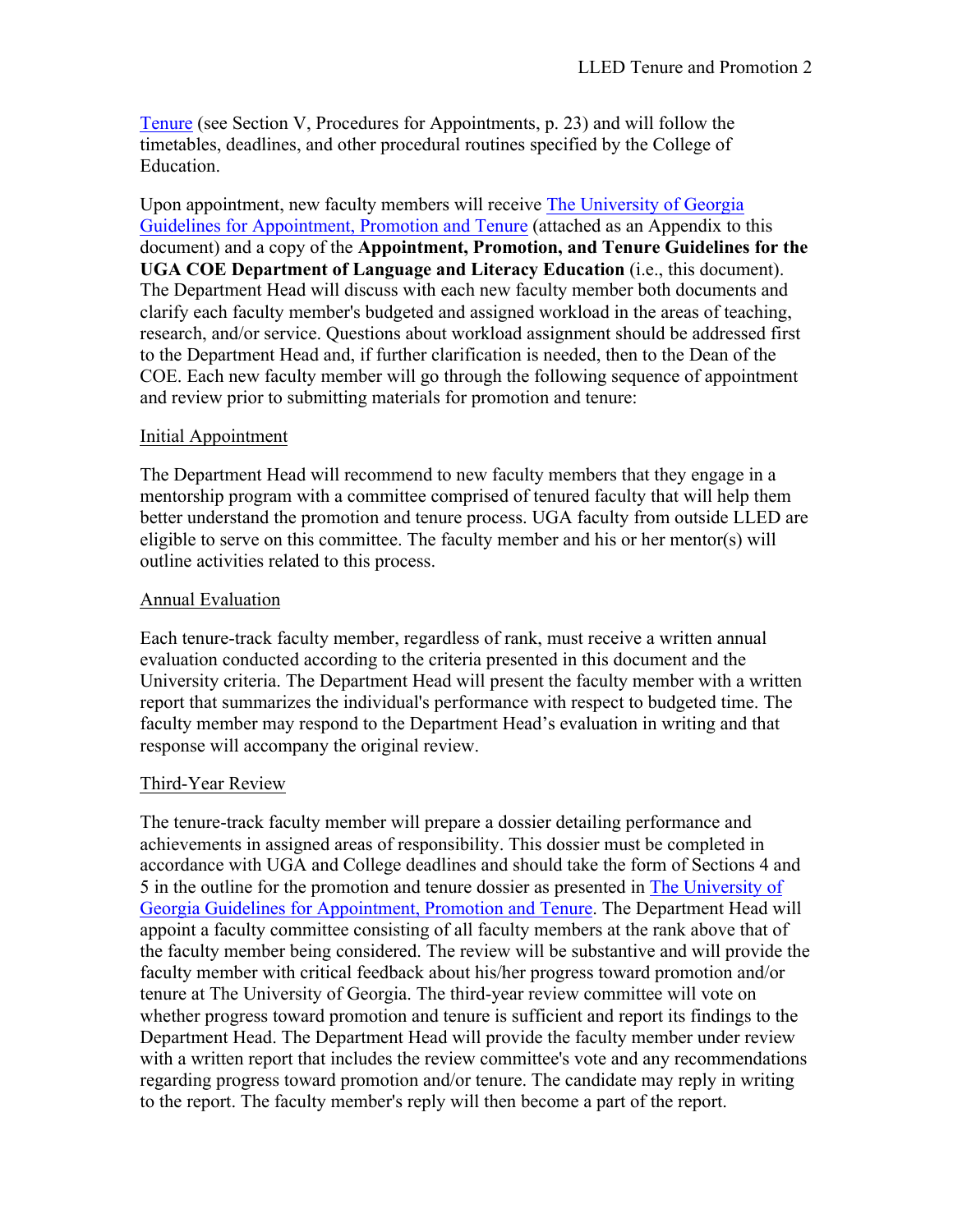#### **III. Promotion and Tenure**

### *Candidates for promotion to Senior Lecturer and Senior Academic Professional will be expected to meet the criteria described in the University guidelines specifically relating to the terms of their appointment.*

In all matters relating to the promotion of faculty members from any present rank to a higher rank, LLED will follow the procedures and criteria specified in The University of Georgia Guidelines for Appointment, Promotion and Tenure and will follow the timetables, deadlines, and other procedural routines specified by the College of **Education** 

#### **Promotion and Tenure at the Associate Professor Level**

As stated in the University guidelines, candidates seeking promotion to associate professor, must "show clear and convincing evidence of excellence and emerging stature as regional or national authorities unless their work assignments are specifically at the local or state level." This statement guides all criteria for promotion. What follows provides a detailed account of expectations for promotion and tenure in the areas of teaching, research, and service.

Teaching: The departmental expectation is that candidates for promotion and/or tenure must provide evidence such as student evaluations, peer reviews, awards, advising graduate students with distinction, taking on instructional assignments outside the classroom such as mentoring and other high-commitment responsibilities, undertaking teaching-related administrative responsibilities, taking instructional risks, teaching large sections that may not generate high evaluations, participation in departmental and/or college or university activities related to teaching, securing instructional grants and contracts, and other indicators of teaching excellence and/or teaching in service of departmental needs.

The evidence presented must demonstrate that the candidate excels as a teacher in the classroom, in student advisement, in directing the work of graduate students and of independent studies or internships, and/or in other forms of instruction involving students (e.g., field-based or clinical practicum experiences, supervision of college teaching experiences, departmental curriculum development, program development, and administration). Candidates whose record reflects difficulty in teaching that cannot be accounted for by outside factors (e.g., teaching overenrolled sections) must also be able to document steps they have taken to correct these problems such as participation in instructional improvement programs provided by the UGA Office of Instructional Support and Development. Subsequently, evidence such as student evaluations, peer evaluations, documentation of program development and administration, or funded personnel preparation grants must be presented to demonstrate instructional improvement.

Evidence of teaching excellence for tenure and/or promotion to Associate Professor is aligned with the criteria outlined in the LLED annual merit review documents.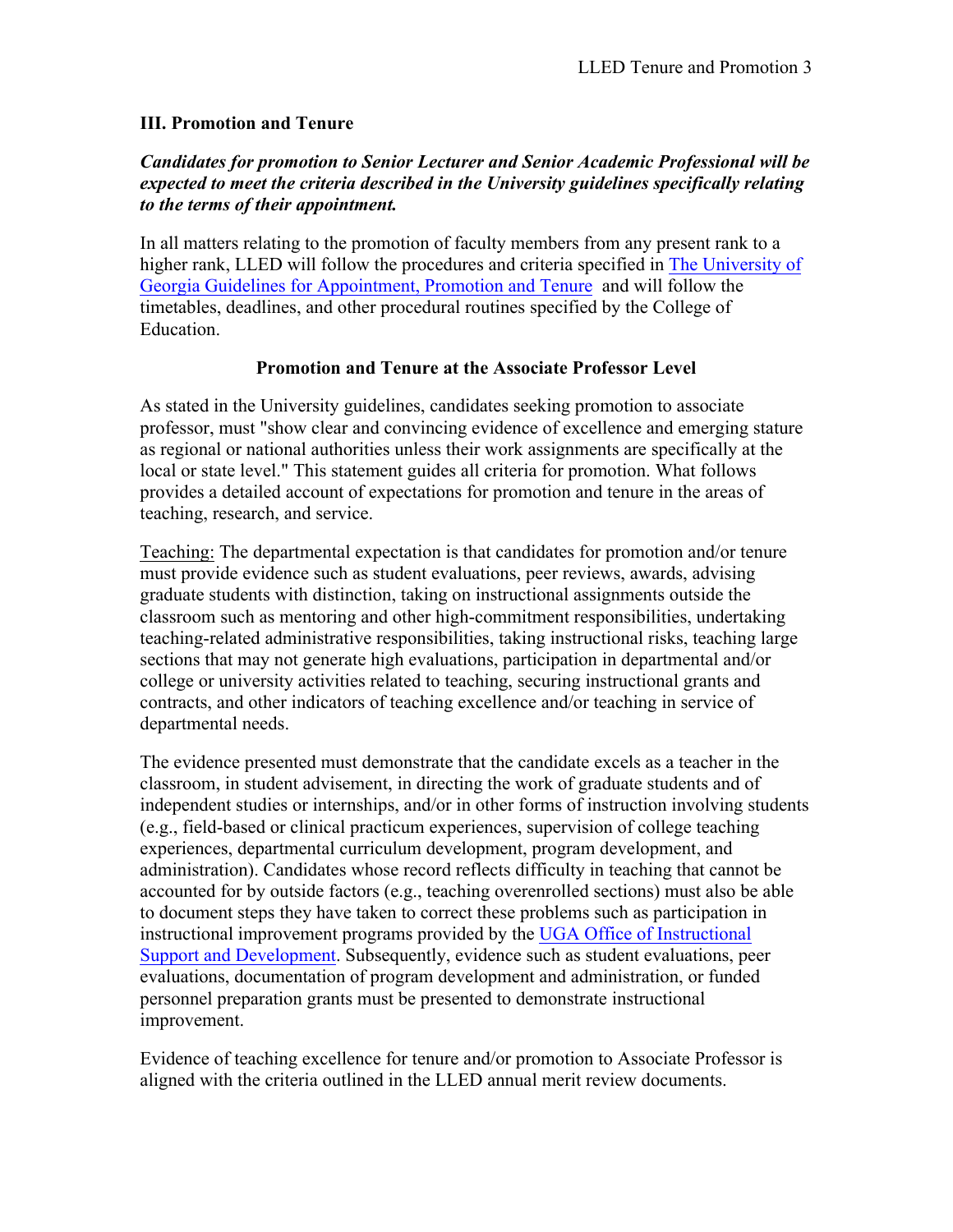1. Teaching evaluations: Given that the Overall Mean and the Overall Mean of the Medians are prime indicators of teaching performance on COE student evaluations, LLED will use the following formula for *Meets Expectations*: The Overall Means for all courses in an academic year (Fall through Summer) are added together & then averaged. The same is done for the Overall Means of the Medians. Those two means are added together and averaged. If the resulting number falls between 3.75 and 4.49, then the faculty member has met expectations. The lone exception would be faculty whose course load is 50% undergraduate or higher. In such cases, *Meets Expectations* would be 3.50- 4.25.

2. Evidence of excellence in advising graduate students, including but not limited to mentoring awards, coauthored publications and presentations, taking groups of students to conferences, and other areas that may be difficult to quantify or might not be listed under conventional indicators of teaching quality.

3. Additional evidence: Any two items listed in The University of Georgia Guidelines for Appointment, Promotion and Tenure, including teaching awards, developing new courses, serving as Program Head or Graduate Coordinator, or other exemplary teachingrelated activities.

Research: Expectations for demonstrating excellence in research will depend upon a faculty member's appointed time for research. LLED expects that .375 EFT research time tenure-track faculty who qualify for promotion to associate professor must show a record of multiple products, including current, ongoing, and future scholarship such as refereed journal articles, books, and book chapters. In addition, there is an expectation that a portion of such scholarly products describe research studies conceptualized and conducted by the faculty member seeking promotion. These research-based products and other scholarly publications should provide reviewers with a clear indication of the theme or themes chosen by the faculty member that is/are in line with her/his professional goals. External letters of assessment from highly regarded individuals in the field are a requirement. Online publications that demonstrate a rigorous external review process count equally with similarly refereed print publications toward satisfying these criteria. Funded external research grants are not required for promotion to associate professor in LLED, but a record of producing funded grant proposals, or large external proposals not yet funded, is an asset in the evaluation of scholarly products. Finally, it is important to note that LLED values collaborative research equally with individual research, although going up for tenure or promotion without sole-authored and/or first-authored publications is strongly discouraged. Cases that are forwarded with no sole-authored publications are at-risk for being judged at various points in the vetting process as unworthy for promotion and tenure.

Evidence of research excellence for tenure and/or promotion to Associate Professor is aligned with the criteria outlined in the LLED annual merit review documents.

LLED faculty with appointed time for research are reviewed annually for research productivity. Although what are termed "minor" publications in the following descriptions are welcome in a candidate's dossier, cases that do not emphasize products from the "major" scholarly activity listing are likely to result in a denial of tenure and promotion.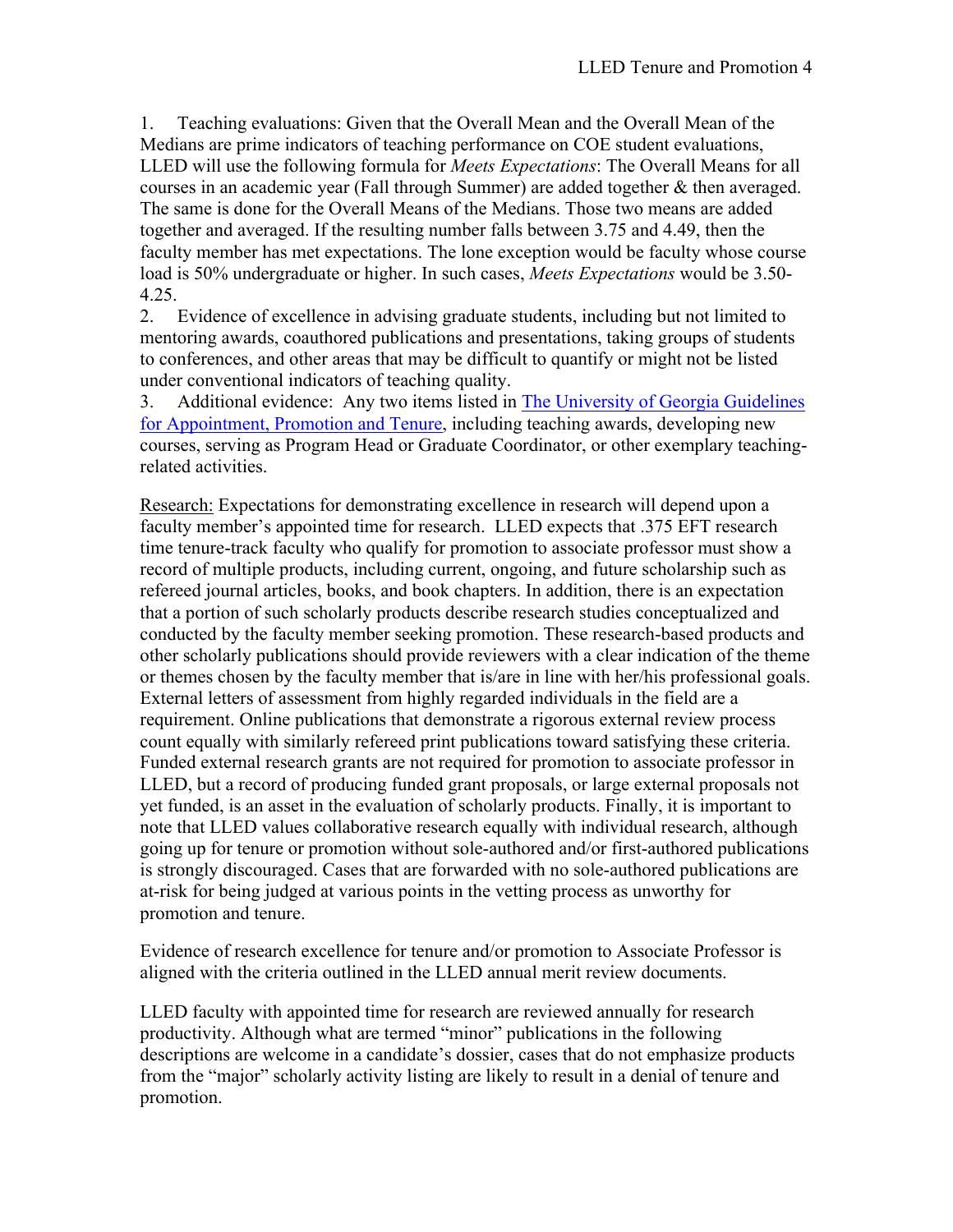*Guidelines for Major Scholarly Activity.*

The following products and activities can be included in this category. (Note that this list is neither exhaustive nor inclusive.)

Peer Reviewed Publication. Major publications are those peer reviewed in scholarly journals, whether hard copy or solely online. Chapters in books that have been peer reviewed are also considered major publications. *Pay-for-publication outlets will not be counted as either major or minor scholarly activities.*

Invited work. Invited publications can count as either major or minor publications. The faculty member should provide a rationale for the decision in the cover letter.

Keynote Presentations. An invited keynote at a conference counts as a major publication. Although keynote addresses at national and international conventions and meetings are prized, candidates may also make the case for keynote addresses at large state or regional conventions for consideration as major publications.

Book. Signing a book contract as the result of a submitted prospectus counts as a major publication. The subsequent publication of the book counts as two major publications. Both edited and authored books qualify.

Funded Grants. Grants that are funded are counted as major publications. For multi-year grants, each year may be counted separately as funded years, such that a 5-year grant may be counted once for each of the 5 years of funding.

Editorship. Editing a quarterly or more frequent journal, counts as four major scholarly activities in each year of the editorship. Editing a semi-annual journal or editing a book series would count as two major scholarly activities in each year of the editorship. Editing a special issue of a journal counts as one major scholarly activity.

Conference Organizer. Organizing a field-related conference or being program chair for a conference counts as a major scholarly activity in the year of the conference.

Creative Work. A faculty member whose research program is oriented to the arts may make the case that published art—including poetry, screenplays, visual art, documentary films, and other forms—may count as a major publication.

Other. Any activity that does not fit into the above categories, but that the faculty member deems worthy of consideration as a major scholarly activity, may be submitted along with an argument concerning its viability as a major publication.

Although this list is necessarily wide in order to capture the rich range of scholarly activity, early career faculty should take care not to broaden their scholarly activities too widely too quickly such that they appear to lose overall focus, should be able to articulate a clear line of inquiry across the range of their scholarly products, and should organize their careers so that they produce a demonstrable record of sole- and first-authored work during their tenure tracks.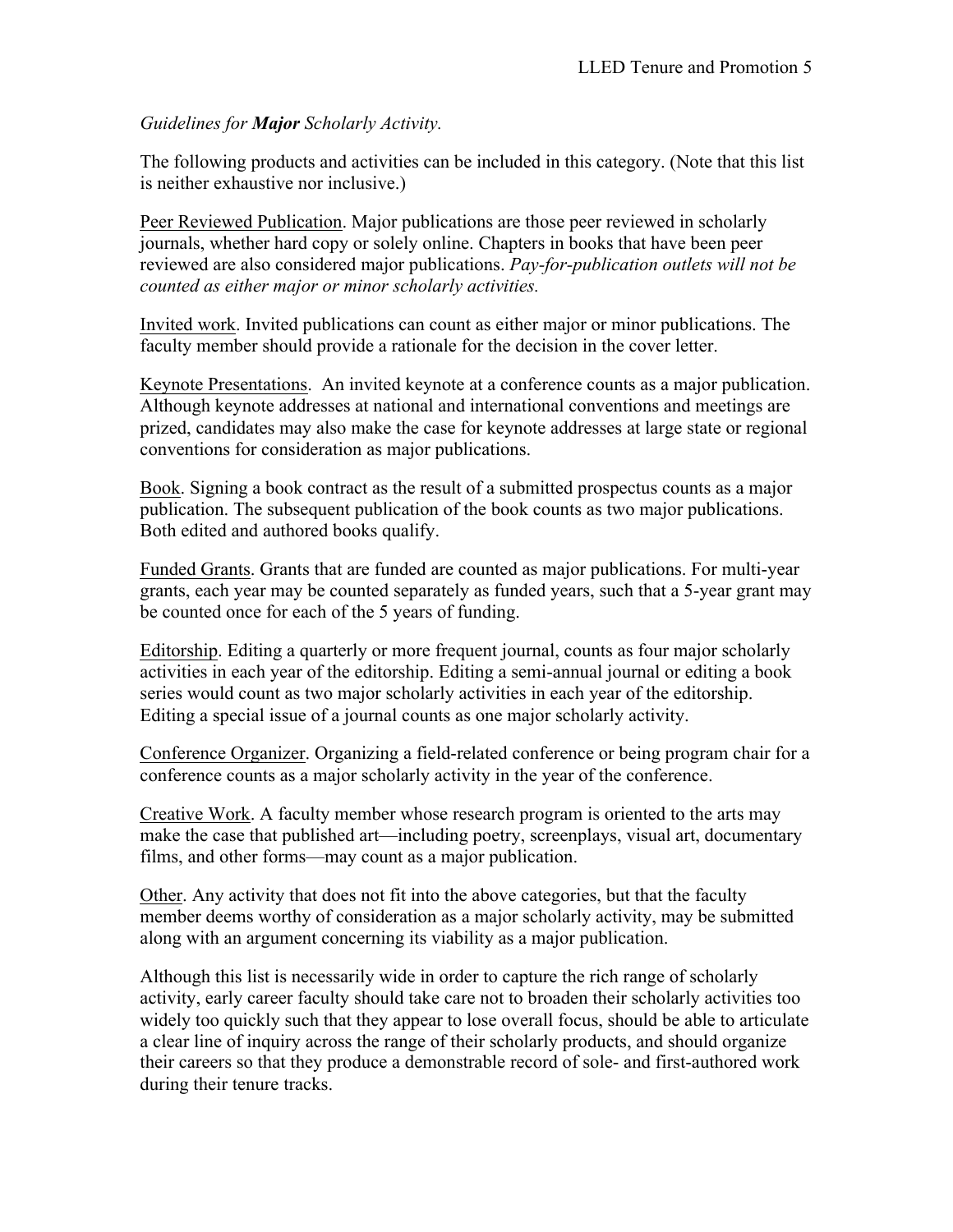Three minor scholarly activities (see below) may count as 1 (and only one) of the total number of major scholarly activities expected. That is, the faculty member can use three minors to count as one major, but not six minors to count for 2 majors.

In addition to these sources of evidence, candidates may include information on the impact of work rather than just the volume. Impact may be indicated by (1) the reputation and impact score of journals published in, and (2) documentation of citation frequency of the candidate's publications through a service such as Google Scholar.

# *Guidelines for Minor Scholarly Activity.*

The following products and activities can be included in this category. (Note that this list is neither exhaustive nor inclusive.)

- Article in a non-peer reviewed journal
- Grant proposals that are not funded
- Grant proposals that are submitted, with funding pending review
- Conference presentation
- Book review
- Editorial column
- Editorial in newspapers and elsewhere related to the faculty member's work
- Honor and/or award for research or other creative activities
- Publication activity related to research (e.g., a house technical report, a white paper)
- Article in state or regional journal.
- Acknowledgment of research and creative activities
- Election to offices, committee activities, and important service to professional associations and learned societies, including editorial work and peer reviewing as related to research and other creative activities.
- Organizing a symposium

Service: The departmental expectations for candidates for promotion to associate professor (with tenure) are to (1) attend departmental and program area meetings, (2) serve on student and departmental committees, (3) serve on College or University committees, and (4) serve the broader educational and scholarly communities, which may include local/state/regional organizations but ideally includes national and international organizations, committees, journals, publishers, and other high-impact venues. There are a number of service activities that relate to instruction and research; therefore, departmental expectations recognize that service activities can be broadly interpreted.

Evidence of service excellence for tenure and/or promotion to Associate Professor is aligned with the criteria outlined in the LLED annual merit review documents.

## *Meets Expectations*

Early Career Faculty (those faculty not yet promoted with six or fewer years of service): Candidates who meet expectations have provided any combination of service to the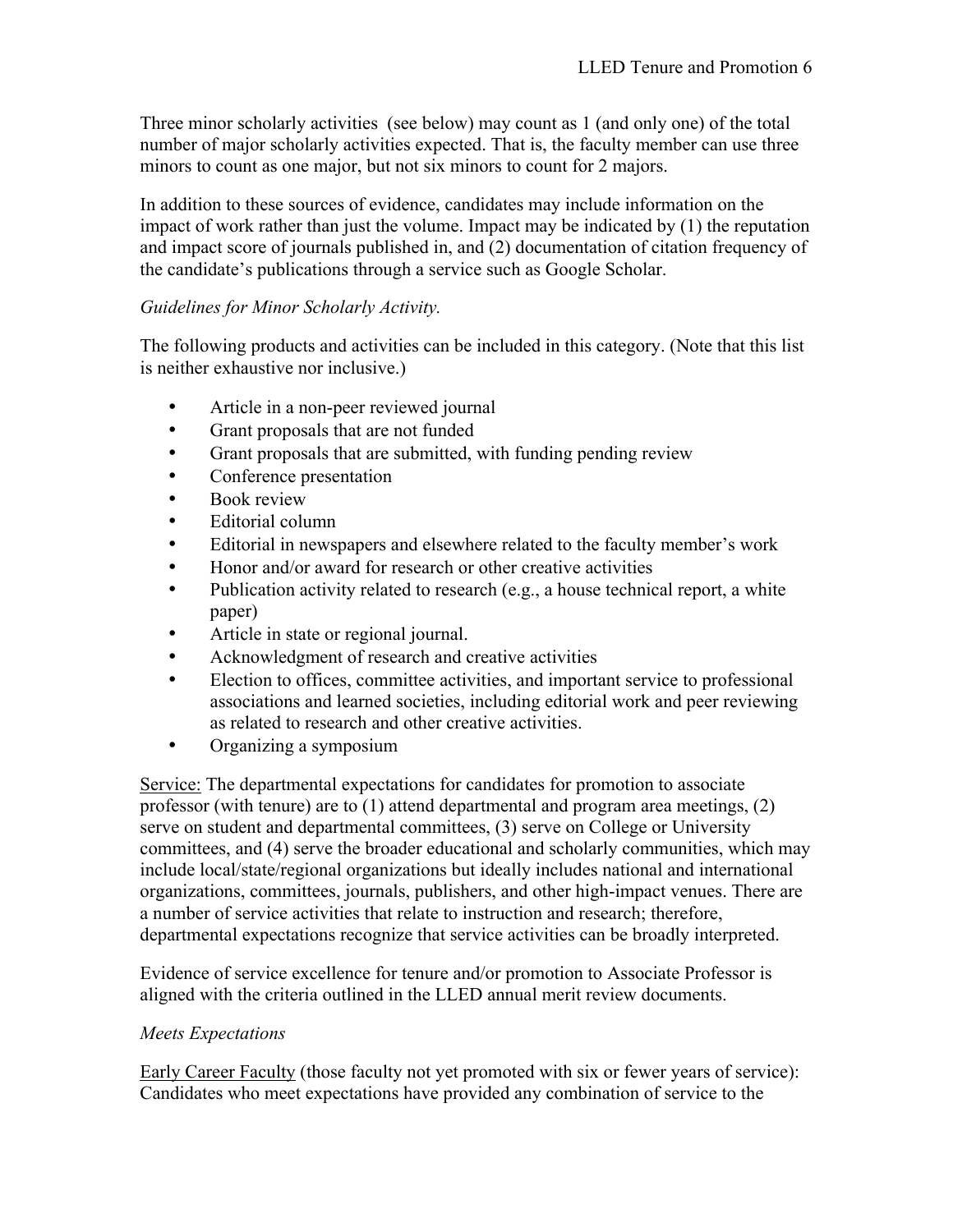department, college, university, and the profession equal to two service activities. Such activities include but are not limited to participation on ad hoc and standing committees, reviewing for journals and/or conferences, representing the department in the COE Faculty Senate or UGA University Council, undertaking service in the local community that is aligned with one's professional goals, being awarded service-related grants, participating as a mentor in national mentoring programs, heading state or national/international organizations, advising UGA student organizations that are not included in one's teaching load, and related activities that are undertaken to improve the lives of others without personal compensation.

Promoted Faculty: Any combination of service to the department, college, university, and the profession equal to four service activities. Such activities include but are not limited to participation on ad hoc and standing committees, reviewing for journals and/or conferences, representing the department in the COE Faculty Senate or UGA University Council, undertaking service in the local community that is aligned with one's professional goals, being awarded service-related grants, participating as a mentor in national mentoring programs, heading state or national/international organizations, advising UGA student organizations that are not included in one's teaching load, and related activities that are undertaken to improve the lives of others without personal compensation.

An additional 1-2 points could be added to the faculty member's total number of points earned in the research and instruction categories. See The University of Georgia Guidelines for Appointment, Promotion and Tenure for information about outreach. Note that exceptional service can add value to the entire dossier and move a faculty member into the *exceeds expectations* category for the entire dossier.

## **Promotion to Professor or Professor with Tenure**

As stated in the University guidelines, candidates submitting materials for promotion to Full Professor or professor with tenure must "show clear and convincing evidence of high levels of attainment in the criteria appropriate to their work assignments and the missions of their units. Unless the candidate's assignments are specifically regional, they should demonstrate national or international recognition in their fields and the likelihood of maintaining that stature."

Teaching: The departmental expectation is that candidates for promotion to professor (with tenure) must provide evidence such as student evaluations, peer reviews, evidence of outstanding graduate mentoring, awards, and participation in departmental and/or college or university activities related to teaching. The evidence presented must demonstrate that the candidate excels as a teacher in the classroom, in student advisement, in directing the work of graduate students and of independent studies or internships, or in other forms of instruction involving students (e.g., field-based or clinical practicum experiences). Candidates whose record reflects difficulty in teaching must also be able to document steps they have taken to correct these problems such as participation in instructional improvement programs provided by the UGA Office of Instructional Support and Development. Subsequently, evidence such as student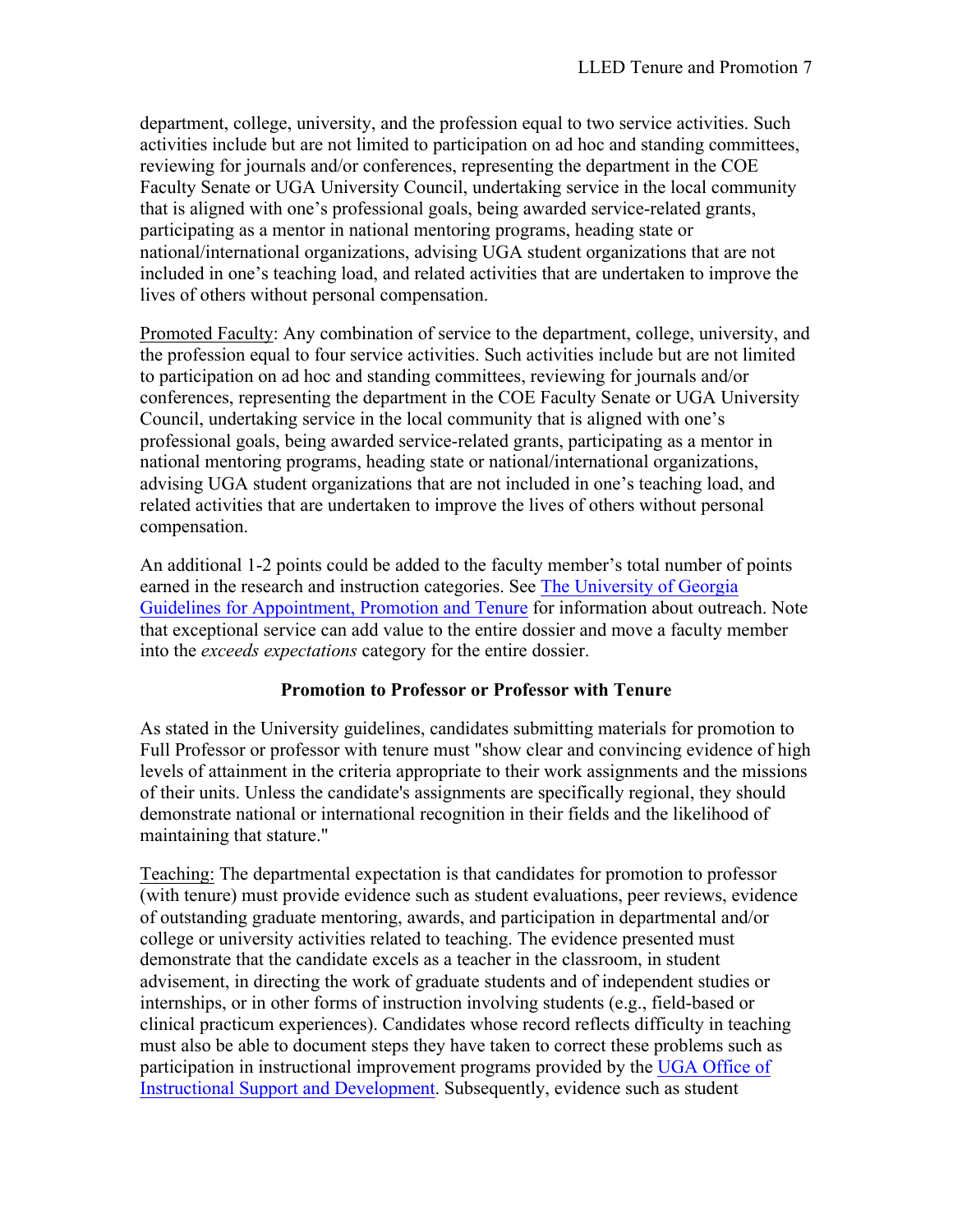evaluations, peer evaluations, and other means, must be presented to demonstrate instructional improvement has occurred.

Evidence of teaching excellence for tenure and/or promotion to Full Professor is aligned with the criteria outlined in the LLED annual merit review documents. Specific examples are detailed in the previous section on promotion to Associate Professor.

Research: The departmental expectation is that faculty who qualify for promotion to full professor (with tenure) must show a record of multiple published scholarly products, including current, ongoing and future products such as refereed articles, chapters, and book reviews. In addition, there is an expectation that a portion of such scholarly products must describe research studies conceptualized and conducted by the faculty member seeking promotion. These research-based products and other scholarly publications should provide reviewers with a clear indication of the line(s) of inquiry chosen by the faculty member that is (are) in line with her/his professional goals.

LLED values collaborative research equally with individual research. However, a portion of the candidate's scholarly products must clearly demonstrate intellectual primacy by the faculty member applying for promotion as indicated by the ratio of first-authorships to the total number of publications. It is difficult to designate a cutoff percentage point for this ratio out of the context of any individual candidate's dossier. Being the principal investigator of funded grants, or a researcher responsible in part for the proposal that produces a grant, is a major asset to a faculty member seeking promotion to full professor. *This is not to say that grant activity is absolutely required of a candidate for full professor, given that some areas of inquiry have little funding available to them. Our dedication to the principle of academic freedom leads us to allow each faculty member to identify his or her personal research trajectory, regardless of the potential for that work being funded*. Candidates with little or no funding should address this limitation through such means as having produced a high volume of publications in elite journals and other publication outlets, with demonstrated impact of this work through such indicators as citation frequencies, awards, etc.

In addition, candidates for promotion to Professor must present evidence of an established national and an emerging international reputation for research (e.g., publications in high-impact and internationally distributed scholarly journals, research grants, papers at international conferences, reviews, citations, awards, and other forms of scholarly products). External letters of assessment from highly regarded full professors in the field are a requirement. Online publications that demonstrate a rigorous professional review process count equally with print publications towards satisfying these criteria.

Evidence of research excellence for tenure and/or promotion to Full Professor is aligned with the criteria outlined in the LLED annual merit review documents. Specific examples are detailed in the previous section on promotion to Associate Professor.

Service: The departmental expectations for candidates for promotion to professor (with tenure) are to attend departmental/program meetings, serve on student and departmental committees, provide some service to College or University committees, and to provide professional service to national/international organizations. There are a number of service